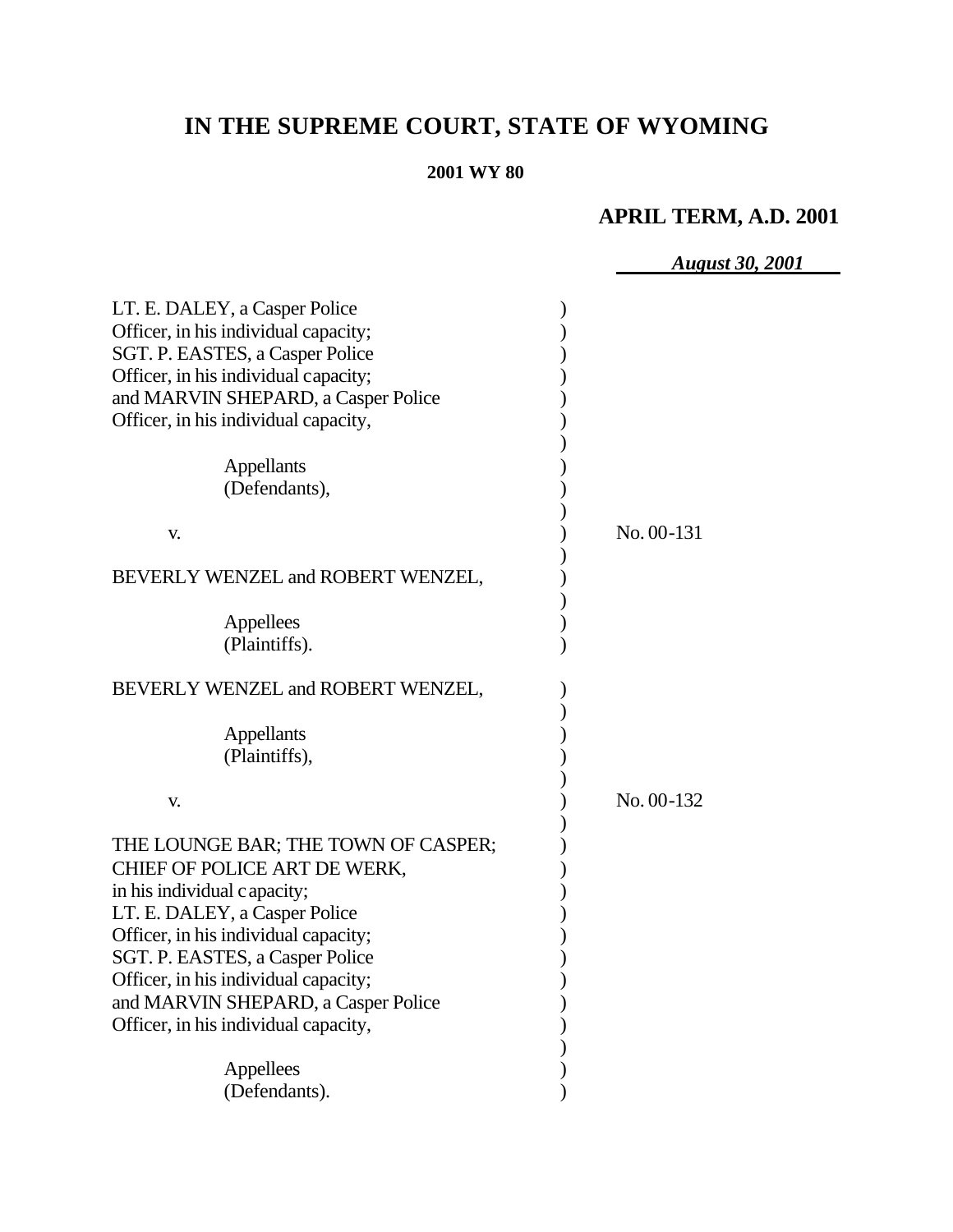## *Appeal from the District Court of Natrona County The Honorable Harry E. Leimback, Retired*

## *Representing Lt. E. Daley, Sgt. P. Eastes, and Marvin Shepard:*

Gay Woodhouse, Wyoming Attorney General; John W. Renneisen, Deputy Attorney General; Francisco L. Romero, Senior Assistant Attorney General. Argument by Mr. Romero.

## *Representing Beverly Wenzel and Robert Wenzel:*

Vonde M. Smith, J. Douglas McCalla, and Roy A. Jacobson, Jr., of Lawyers & Advocates for Wyoming, Jackson, Wyoming; Heather Noble of Jackson, Wyoming. Argument by Ms. Noble.

## *Representing The Lounge Bar:*

Michele K. McKellar of Boley & McKellar, P.C., Cheyenne, Wyoming.

## **Before LEHMAN, C.J.; GOLDEN and VOIGT, JJ.; DONNELL and PERRY, DJJ.**

**NOTICE: This opinion is subject to formal revision before publication in Pacific Reporter Third. Readers are requested to notify the Clerk of the Supreme Court, Supreme Court Building, Cheyenne, Wyoming 82002, of any typographical or other formal errors so that correction may be made before final publication in the permanent volume.**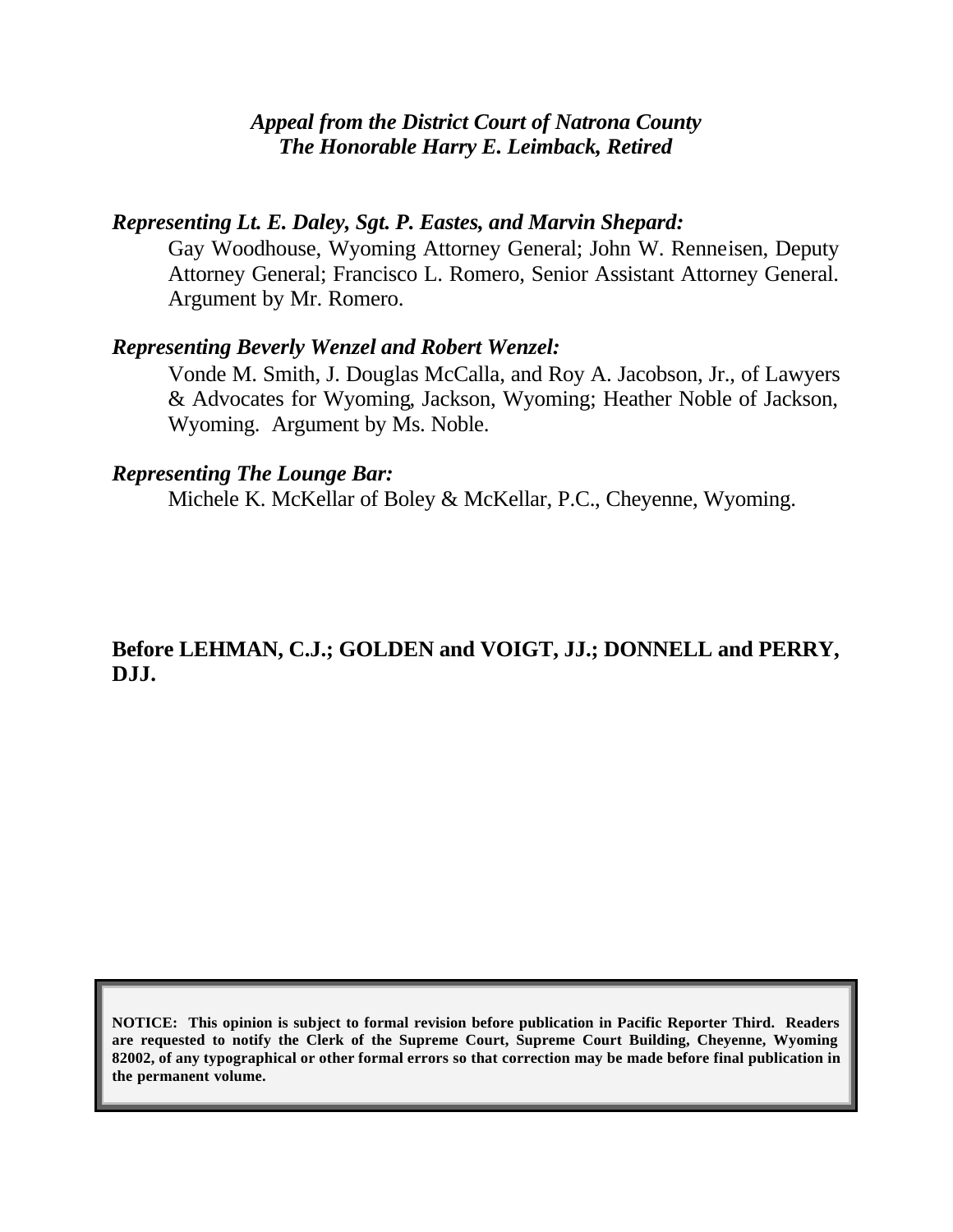#### **DONNELL, District Judge.**

[¶1] In this appeal we consider several issues surrounding a judgment resulting from a personal injury accident. We affirm the judgment in all respects.

#### **ISSUES**

[¶2] Beverly and Robert Wenzel state the issues for the Court's consideration:

A. Whether W.S. § 1-39-118(a), which limits to \$250,000 the amount of damages recoverable by a single claimant from a governmental entity, violates Article 10, Section 4 of the Wyoming Constitution, which bars the legislature from enacting limits on the amount of damages to be recovered for causing the injury or death of any person.

B. The trial court erred in giving jury instruction stating that no person who has legally provided alcoholic liquor or malt beverage to any other person is liable for damages caused by the intoxication of the other person, when the instruction did not address any issue to be decided by the jury at trial, was cumulative of other instructions so that it overemphasized the issue of Mrs. Wenzel's intoxication, and was confusing as it stood in conflict with other negligence instructions.

C. Whether the trial court properly granted summary judgment dismissing Plaintiff's dram shop claim, or whether the grant of immunity from dram shop liability contained in W.S. § 12-8-301(a) is unconstitutional under the equal protection provisions of the Wyoming constitution.

The Lounge Bar states the issues slightly differently:

I. Whether the trial court properly instructed the jury on Wyoming Statute § 12-8-301(a) concerning dram shop immunity.

II. Whether Appellants Daley, Eastes and Shepard waived their right to object to the giving of Instruction No. 24 concerning dram shop immunity when they failed to make any objection prior to the submission of the instructions to the jury.

III. Whether there was sufficient evidence to support the jury's verdict finding The Lounge Bar 0% at fault.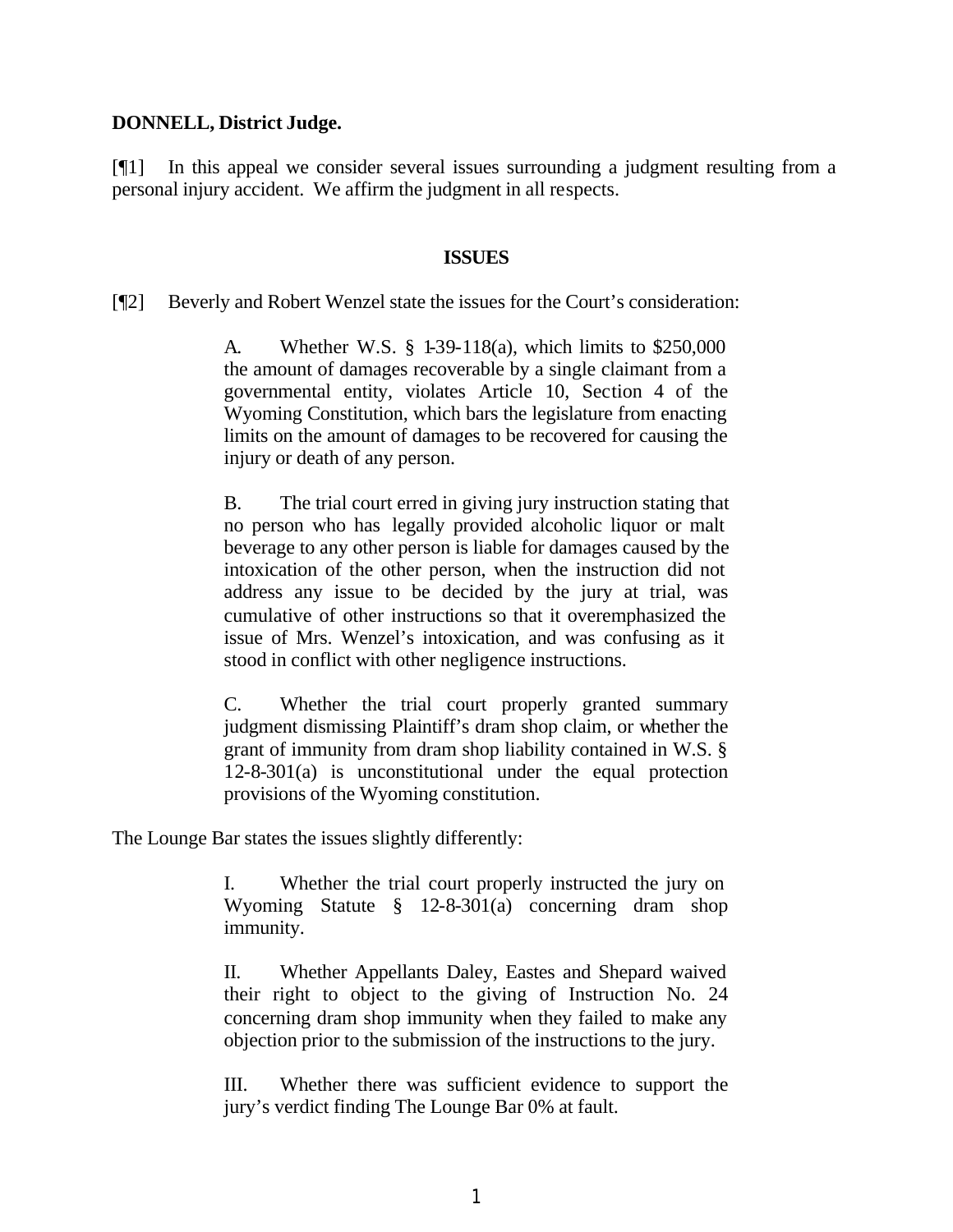IV. Whether Appellant Beverly Wenzel failed to properly challenge the constitutionality of Wyoming Statute § 12-8- 301(a) at the trial court level, thereby waiving her right to present this issue on appeal.

V. Whether W.S. § 12-8-301(a) providing immunity from dram shop liability violates the equal protection provisions of the Wyoming Constitution.

Finally, Officers Daley, Eastes and Shepard (Officers) raise the following issues:

I. Did the district court commit prejudicial and/or plain error when it instructed the jury on Wyo. Stat. Ann. § 12-8-301 concerning dram shop immunity thereby misleading and confusing the jury on the applicable principles of law?

II. Was the jury's verdict finding the Lounge Bar free from liability supported by sufficient evidence?

#### **FACTS**

[¶3] On the afternoon of Friday, May 13, 1994, Beverly Wenzel accompanied her husband, Robert, and their daughter, Julie, to a bar in Casper, Wyoming. The threesome remained at the bar until approximately 6:00 p.m. and then departed for home. Beverly consumed some amount of alcohol while at the bar, but the exact amount was later disputed at trial.

[¶4] After returning home, Beverly decided to go to another bar while Robert remained at the house. She arrived at The Lounge Bar sometime between 7:45 p.m. and midnight, the exact time again being disputed at trial. The parties also disputed whether Beverly was intoxicated at the time she reached The Lounge Bar.

[¶5] Beverly entered The Lounge Bar and sat on her "usual" bar stool. She consumed more alcohol, again the precise amount being a matter of contention. At some point, she became involved in a loud, profane argument with a patron that lasted approximately 15 to 20 minutes. At this point, Beverly apparently was intoxicated. The owner of The Lounge Bar, Mr. Cliff Chew, asked Beverly to "quiet down."

[¶6] What happened a few minutes later also was disputed by the parties. Apparently, Beverly either 1) put her head on her hands, became quiet, and rather suddenly "slid," feet-first, from the barstool gently onto the floor, or 2) passed out and fell forward from her barstool, hitting her head on the floor as she fell. Once on the floor, Beverly curled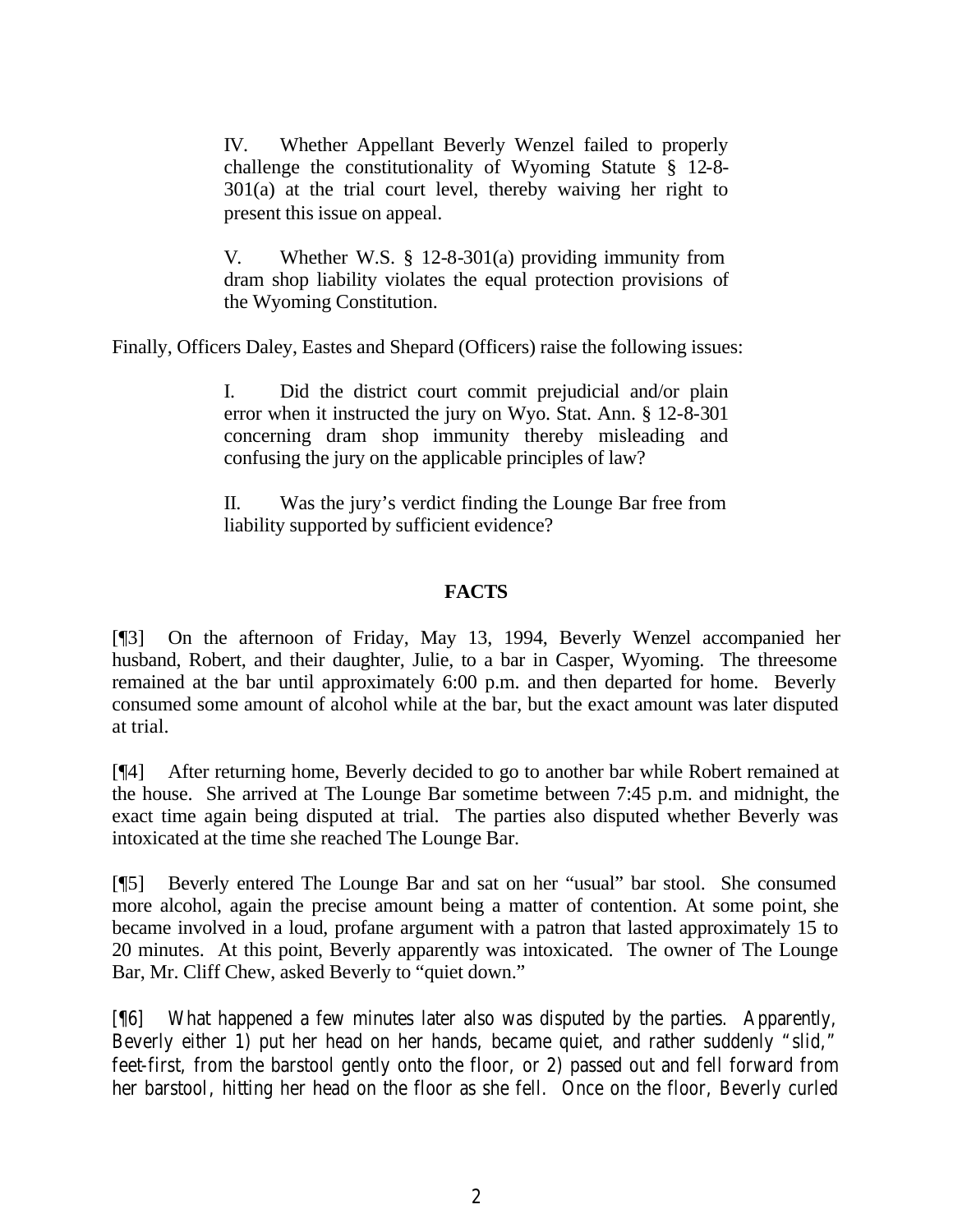into a fetal position. A bar employee and Chew checked on Beverly, placed a cold towel on her forehead, and attempted to "awaken" her. Both testified Beverly did not appear to have sustained any injuries. Chew then called Beverly's husband at home but received no answer, so he contacted 911 dispatch.

[¶7] In Chew's brief conversation with 911 dispatch, he told the dispatcher that Beverly was drunk and had passed out. He informed the dispatcher that Beverly did not have any medical problems "as far as he could tell" and was just "completely intoxicated." However, he failed to mention she had fallen from a barstool.

[¶8] After the call, Chew and the other employee moved Beverly to a nearby chair, feeling it was best if Beverly was sitting upright in case she vomited. Both individuals grabbed Beverly beneath her arms and dragged her to the chair, supporting her head against their bodies. However, once seated, it became apparent that Beverly was unstable on the chair, as she "stretched out" and gave the impression she might fall again. Chew and the employee again moved Beverly to the floor and propped her against a stack of beer cases in the corner. During the course of these events, Beverly mumbled incoherently and made occasional movements but did not regain consciousness.

[¶9] Shortly after 1:00 a.m., about fifteen minutes after the 911 call, Officer Ed Daley arrived at the scene. Daley spoke with Chew and asked if there were any medical problems, to which Chew replied "no" but confirmed that Beverly was intoxicated. Daley attempted to speak with Beverly but she replied incoherently; he made no further attempts to ascertain her medical condition. Shortly thereafter, Officer Pat Eastes arrived at the scene. Daley and Eastes concluded Beverly was highly inebriated and decided to transport her via patrol car to the hospital. While carrying Beverly from the bar, the Officers apparently lost their grip and either "dropped" or "sat" Beverly back to the ground. The Officers then continued to carry Beverly from the bar, with Daley grabbing her beneath the underarms or by the wrists and Eastes grabbing her by either ankles or the bottoms of her pants.

[¶10] Once outside, the officers placed Beverly on the sidewalk and awaited the arrival of Officer Marvin Shepard.<sup>1</sup> Once Shepard arrived, all three officers began to lift Beverly into the patrol car but Shepard began to lose his grip and Beverly again was either "dropped" or "sat" back on the ground. Shepard re-gripped Beverly by the wrists and loaded her into the car while another officer pulled her across the seat from the opposite side of the car. Shepard attempted to close the car door but Beverly's head was protruding. The parties dispute whether the door was "firmly closed" on Beverly's head and "bounced back open" or whether her head was merely "touched." In any event, Beverly was pulled further on the seat so the door could be closed completely.

[¶11] After Beverly was loaded into Shepard's patrol car, she was transported to Wyoming Medical Center. At the hospital, emergency room personnel removed Beverly from

<sup>&</sup>lt;sup>1</sup> Apparently, these officers believed Officer Shepard should transport Beverly because he had vinyl seats in his patrol car.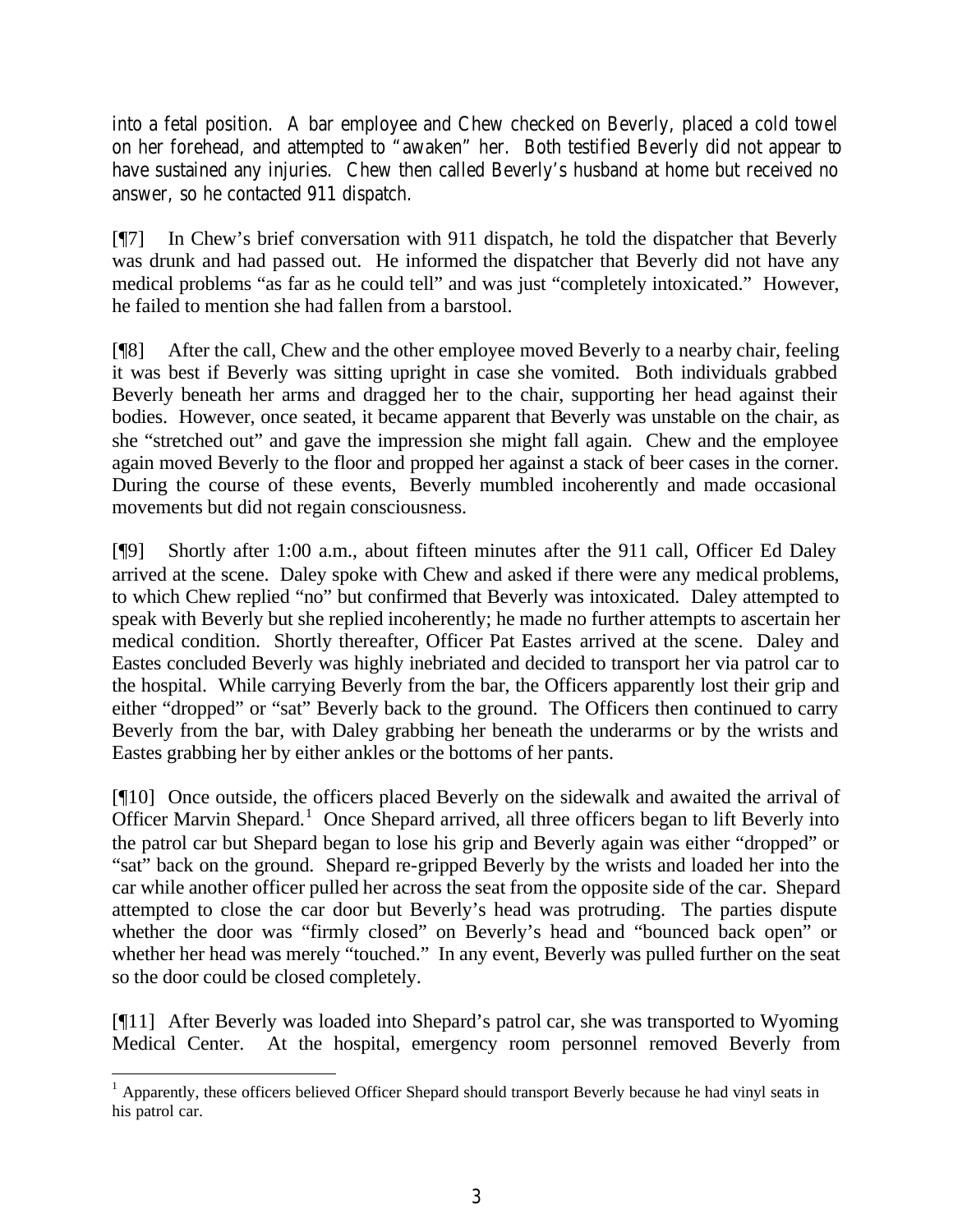Shepard's vehicle, positioned her on a gurney, and wheeled her inside. The Officers left the hospital at that time but were later contacted and instructed to return to the hospital, where they learned Beverly had suffered a broken neck and was possibly paralyzed. The medical testimony established Beverly suffered a hyperflexion injury (chin to chest) to her cervical spine, at the C-5, C-6 level, which damaged her spinal cord. The injury rendered Beverly quadriplegic, leaving her permanently paralyzed from the chest down, with some residual movement in her arms.

[¶12] On May 8, 1997, Beverly and Robert Wenzel filed their complaint against The Lounge Bar; the City of Casper; the Chief of Police, Art de Werk, in his official and individual capacity; the individual police officers, Daley, Eastes, and Shepard; and John Doe defendants. On January 26, 1998, the City of Casper and Chief de Werk, in his official capacity, were dismissed from suit under W.R.C.P. 12(b)(2) and (b)(5). Thereafter, on February 5, 1998, Wenzels filed a second action against the City of Casper and Chief de Werk, in his official capacity only.

[¶13] On May 22, 1998, both suits were consolidated, and, on May 26, 1998, the district court granted partial summary judgment to the City of Casper and Chief de Werk on Wenzels' negligence, emotional distress, and consortium claims.

[¶14] On January 29, 1999, the district court issued its Decision Letter on subsequent motions for summary judgment. In its letter, the trial court dismissed the "negligent serving of alcohol" claim against The Lounge Bar and granted summary judgment on certain constitutional claims against the City of Casper, Chief de Werk, and the Officers. The court also disposed of certain emotional distress claims. The district court denied summary judgment on the medical assistance and Good Samaritan issues raised by The Lounge Bar, the state law claims against the Officers (negligence and consortium), and the Officers' claims of qualified immunity. All claims asserted against Chief de Werk in his individual capacity were dismissed. Robert Wenzel later voluntarily dismissed his consortium claim on October 15, 1999.

[¶15] The remaining negligence issues were tried to a jury from October 18 through October 26, 1999. On October 25, 1999, Wenzels moved the district court to disallow The Lounge Bar's proposed instructions on the Good Samaritan and dram shop statutes. The court refused the Good Samaritan instruction and gave Wenzels' instruction on the duty to a business invitee instead, but gave the instruction on the dram shop statute. During the instruction conference, Wenzels' counsel objected to the dram shop instruction but no objection was lodged by the Officers. The Lounge Bar originally tendered its instruction on dram shop liability, which was refused by the court, but the court proposed a modified version, Instruction No. 24, which was given.<sup>2</sup>

 $2^2$  Instruction No. 24, as given, stated in pertinent part: "No Person who has legally provided alcoholic liquor or malt beverage to any other person is liable for damages caused by the intoxication of the other person."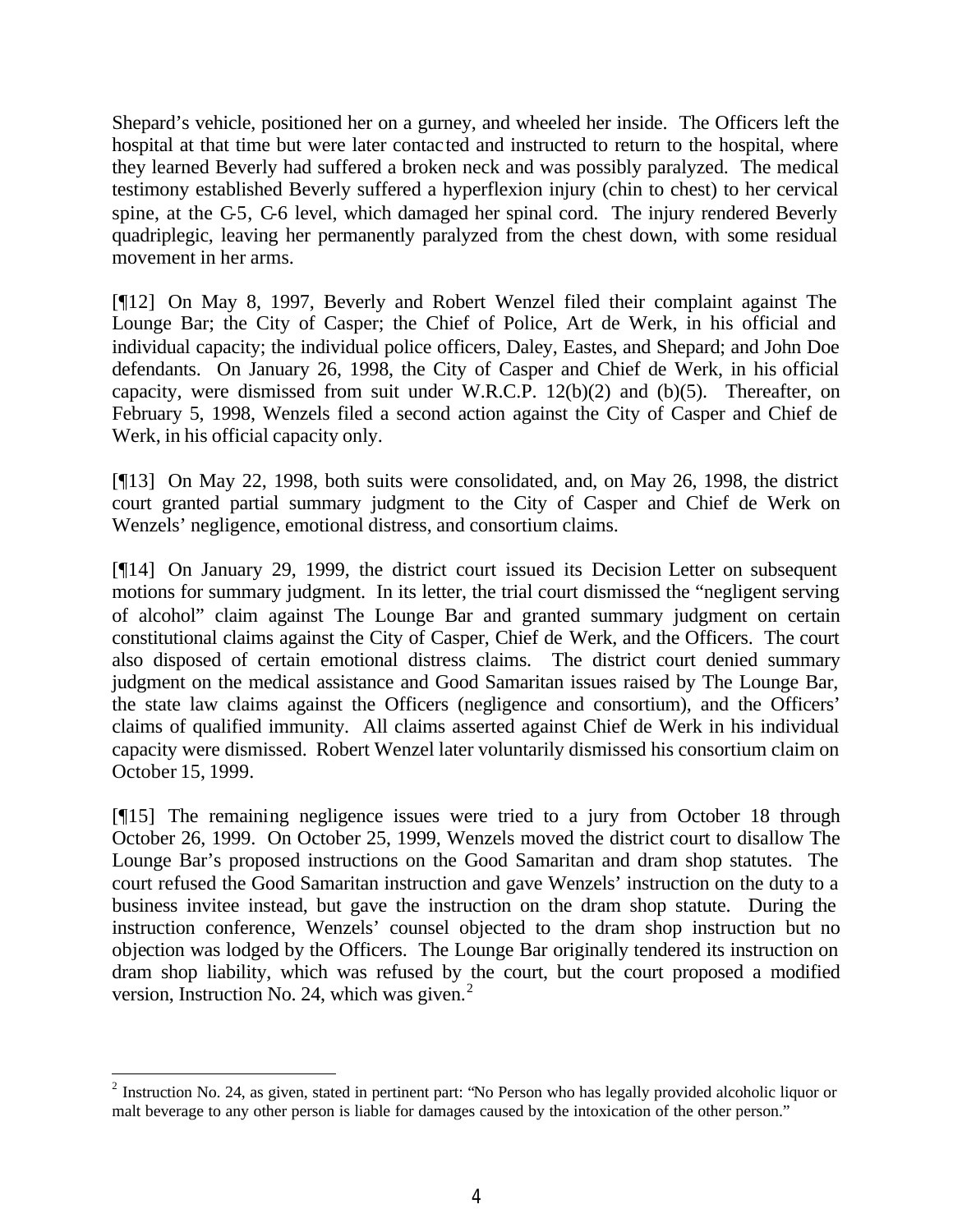[¶16] The jury returned a verdict, finding Beverly fifty percent (50%) at fault, The Lounge Bar zero percent (0%) at fault, Daley twenty-five percent (25%) at fault, Shepard ten percent (10%) at fault, and Eastes fifteen percent (15%) at fault. The jury awarded Wenzels \$2,500,000 in damages. The verdict was entered on October 26, 1999.

[¶17] Post-trial, Wenzels submitted their proposed Judgment on Jury Verdict, asking for the full amount of damages awarded by the jury. The Lounge Bar also submitted a proposed judgment. On December 13, 1999, the district court entered its Judgment on Jury Verdict, reducing the damage award by fifty percent (50%) to reflect Beverly's comparative fault and further reducing the award in compliance with Wyo. Stat. Ann. § 1-39-118 (LexisNexis 2001) of the Wyoming Governmental Claims Act ("WGCA"), to a total amount of two hundred fifty thousand dollars (\$250,000).

[¶18] On December 17, 1999, Wenzels moved for additur and, in the alternative, for a new trial on their negligence claims against The Lounge Bar. On January 12, 2000, the Officers filed their Notice of Appeal with the Wyoming Supreme Court. Wenzels subsequently filed their Notice of Appeal on March 10, 2000.

#### **DISCUSSION**

## I. THE CONSTITUTIONALITY OF WYO. STAT. ANN. § 1-39-118(A) AND WYO. STAT. ANN. **§ 12-8-301(A)**

[¶19] This Court has emphasized repeatedly that "[it] strongly adhere[s] to the rule forbidding [it] to 'consider for the first time on appeal issues that were neither raised in, nor argued to, the trial court,' except for those issues which are jurisdictional or are fundamental in nature." *Bredthauer v. TSP*, 864 P.2d 442, 446 (Wyo. 1993). Thus, where the issue of a statute's constitutionality is not raised in the trial court, we will not consider the matter unless the issue goes to jurisdiction or is otherwise of such a fundamental nature that the Court must take cognizance of it. *Nickleson v. People*, 607 P.2d 904, 907-08 (Wyo. 1980).

[¶20] We have also stated "unless plain error is present, questions concerning the constitutionality of a statute are not considered on appeal if the party presenting them failed to present or argue the contentions in the trial court." *In Interest of DG*, 916 P.2d 991, 998 (Wyo. 1996). The rationale for this rule is that "it is unfair to reverse a ruling of a trial court for reasons that were not presented to it, whether it be legal theories or issues never formally raised in the pleadings nor argued to the trial court." *Bredthauer*, 864 P.2d at 446-47.

[¶21] In their appeal of the judgment below, Wenzels raise, essentially for the first time, claims of unconstitutionality of two Wyoming statutes. The issues of the constitutionality of Wyo. Stat. Ann. § 1-39-118(a) (LexisNexis 2001) (involving the WGCA) and Wyo. Stat. Ann. § 12-8-301(a) (LexisNexis 2001) (involving dram shop liability/immunity) were not properly presented to the trial court. Wenzels raised no constitutional claims in their complaint or any other pleadings. In neither their response to The Lounge Bar's Motion for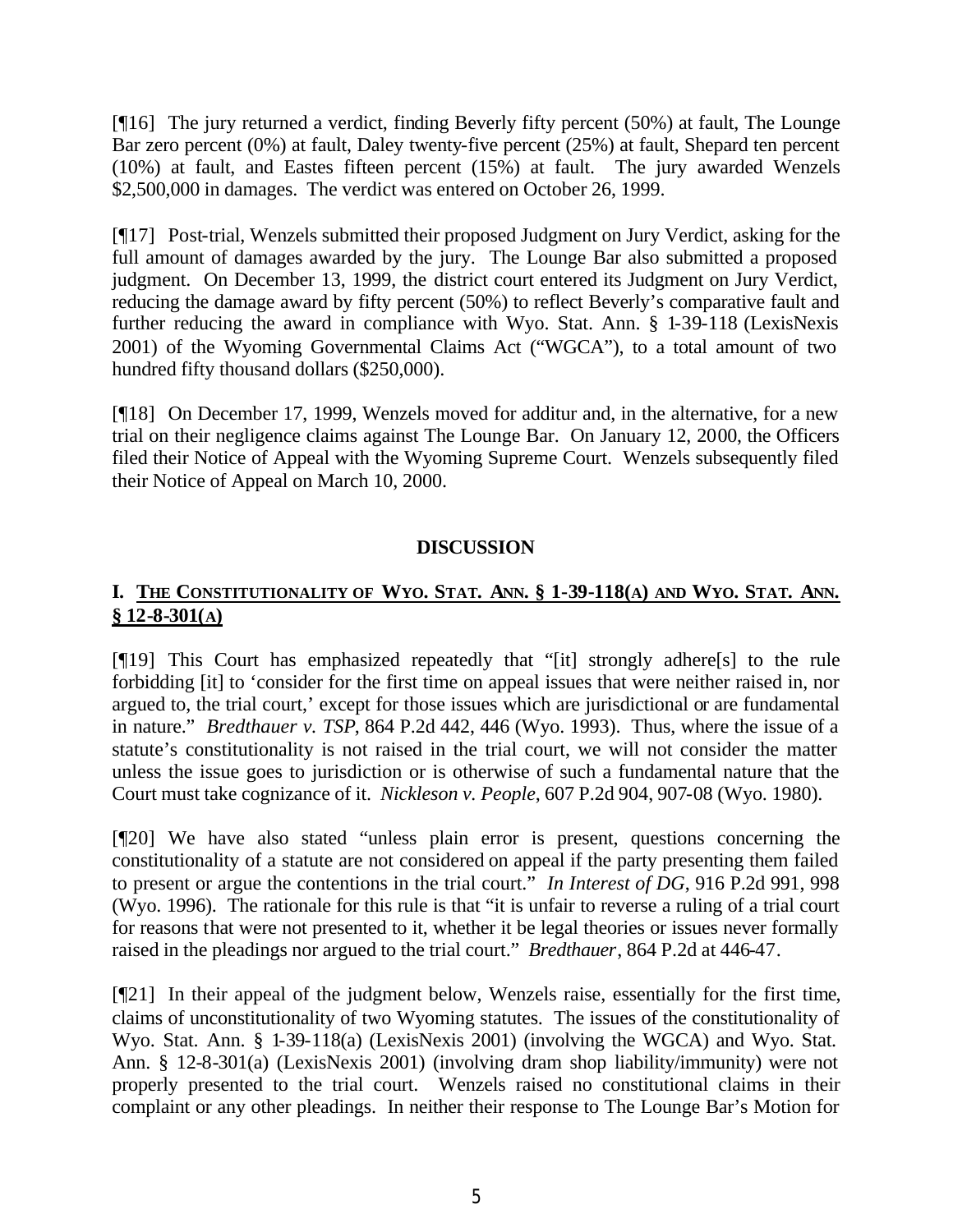Summary Judgment nor in their response to its Renewal of Motion for Summary Judgment did Wenzels argue the constitutionality of either statute. Nor did they assert such issues in their Pretrial Memorandum or their Motion to Disallow Defendant's "Good Samaritan" and "Dram Shop" Instructions.

[¶22] Arguably, the constitutional issue concerning Wyo. Stat. Ann. § 1-39-118 could not have been foreseen and raised until the implementation of the statute by the district court. However, Wenzels failed to mention these concerns in their subsequent Motion for Additur or in the Alternative A New Trial on Negligence Claims Against The Lounge Bar. The only comment even approaching an objection to constitutionality of either statute was Wenzels' counsel's casual remark about the constitutionality of the dram shop statute during the final jury instruction conference. At that point, the attorney stated:

> The last one for our objection, we believe the dram shop act is unconstitutional. It's special – gives specialized immunity to an industry that ought not have it and it violates equal protection.

This conclusory assertion hardly satisfies the well-established requirement of "formally raising or arguing" the constitutional claims to the trial court as required by this Court. *Bredthauer*, 864 P.2d at 447. Except for a brief mention on a motion for costs, the record is completely devoid of any comment, conclusory or otherwise, as to the constitutionality of Wyo. Stat. Ann. § 1-39-118 until Wenzels' appeal.

[¶23] Because Wenzels failed to properly raise their constitutional claims regarding the Wyoming Governmental Claims Act and the dram shop statute at the trial court level, we will not entertain their constitutional challenges on appeal.

## **II. THE SUFFICIENCY OF THE EVIDENCE**

[¶24] The standard of review for sufficiency of the evidence is clear: "On review, this court assumes that the evidence in favor of the successful party is true. We leave out of consideration entirely the evidence presented by the unsuccessful party that conflicts with the evidence of the successful party, and we afford to the evidence of the successful party every favorable inference that may be reasonably and fairly drawn from it." *Turcq v. Shanahan*, 950 P.2d 47, 51-52 (Wyo. 1997) (citations omitted); *Richardson v. Schaub*, 796 P.2d 1304, 1309-10 (Wyo. 1990).

[¶25] The jury apportioned zero percent (0%) of the fault in this matter to The Lounge Bar. The Officers argue that, construing the evidence *in Wenzels' favor*, the jury's decision to exonerate The Lounge Bar from liability was not supported by sufficient evidence. They assert that the evidence clearly proves that The Lounge Bar breached its duty of care by moving Beverly on two occasions and by failing to advise both the 911 dispatcher and the responding Officers of Beverly's barstool fall.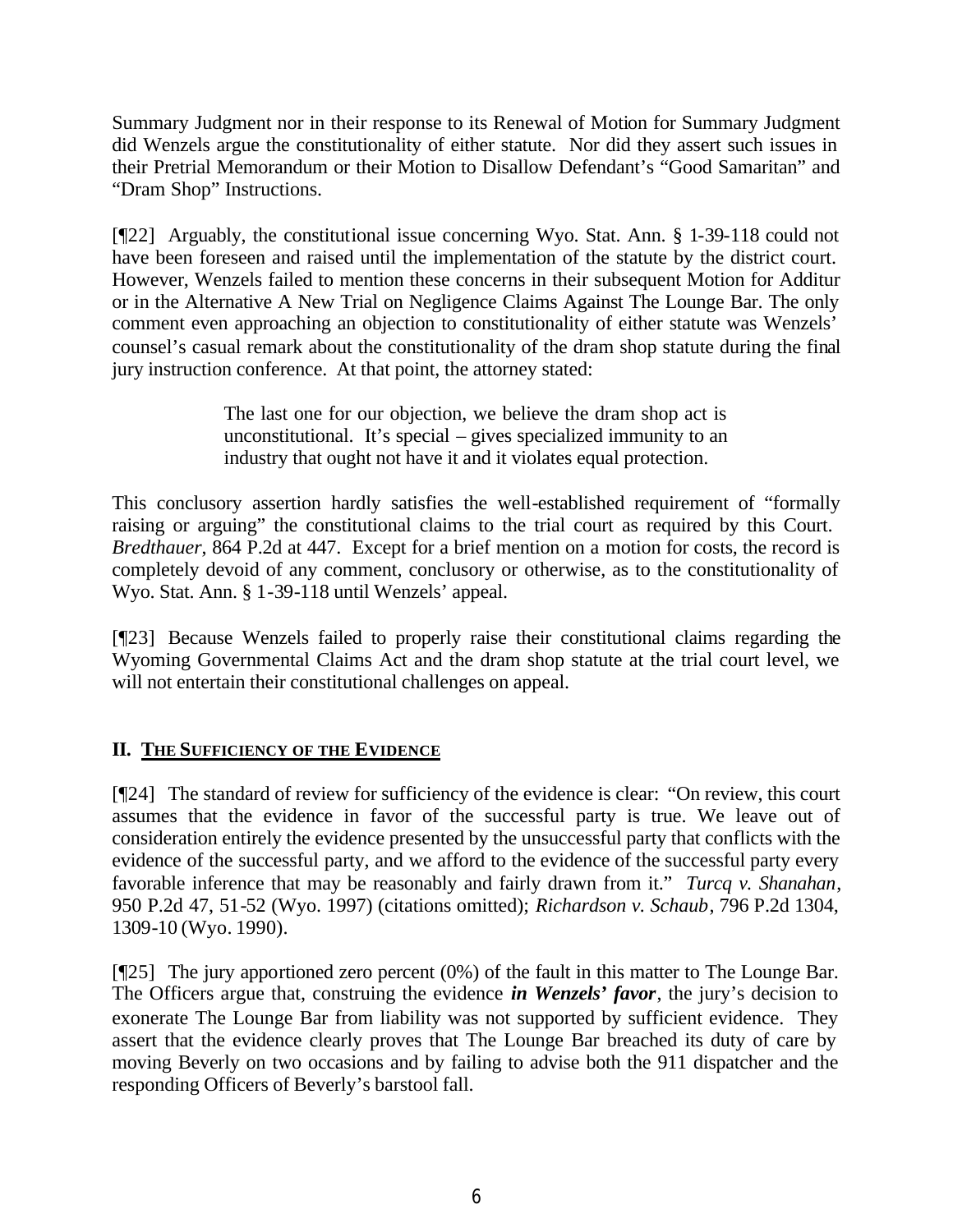[¶26] The problem here lies in the Officers' misapplication of the standard of review. Rather than reviewing the evidence in the light most favorable to Wenzels, this Court reviews the evidence in the light most favorable to The Lounge Bar, who for purposes of this issue is considered the "successful party." Assuming the evidence in favor of The Lounge Bar to be true, as we are required to do, the evidence demonstrated the following:

> A. Beverly entered The Lounge Bar at approximately midnight on May 14, 1994 and did not appear intoxicated. After approximately one-half hour, Beverly began arguing with another bar patron. Chew walked over to Beverly and asked her to "quiet down" and sit properly on her barstool. Beverly complied but was unhappy with this request.

> B. Approximately one-half hour later, Beverly suddenly went limp and slid off her barstool "like a cartoon character." Her feet first hit the floor, her knees then buckled, and she slumped to the floor. There was no noise associated with the slide from the stool and the barstool was not knocked over in the process, leaving no indication of any injury to Beverly. Medical evidence indicated that such a "slide" would not produce the force necessary for a C-5, C-6 dislocation.

> C. Chew and a bar employee immediately attended to Beverly, placing a cold towel on her forehead and talking to her. They determined Beverly was intoxicated and called 911 for assistance. The 911 tape indicated that Chew informed the dispatcher of Beverly's intoxication and was told that dispatch could not send anyone for thirty to forty minutes. Chew showed concern for Beverly's intoxicated state, asked "[w]hat do ya do in this kind of –," and seemed to proceed with Beverly's care in mind.

> D. Chew and the bar employee moved Beverly to a chair, concerned she might vomit and choke. When Beverly appeared unsteady in the chair, they moved her to a display of beer cases where she could be propped in an upright position. During this process, Beverly was able to move her arms and legs, scratch her nose, and open her eyes.

> E. When the Officers arrived, they treated Beverly as a "typical drunk," laughing about the situation. They did not inquire about her condition or evaluate Beverly for injuries. While transporting Beverly to the car, the officers dropped her a couple of time but continued, picking Beverly up by her wrists and ankles. They had difficulty loading Wenzel into the patrol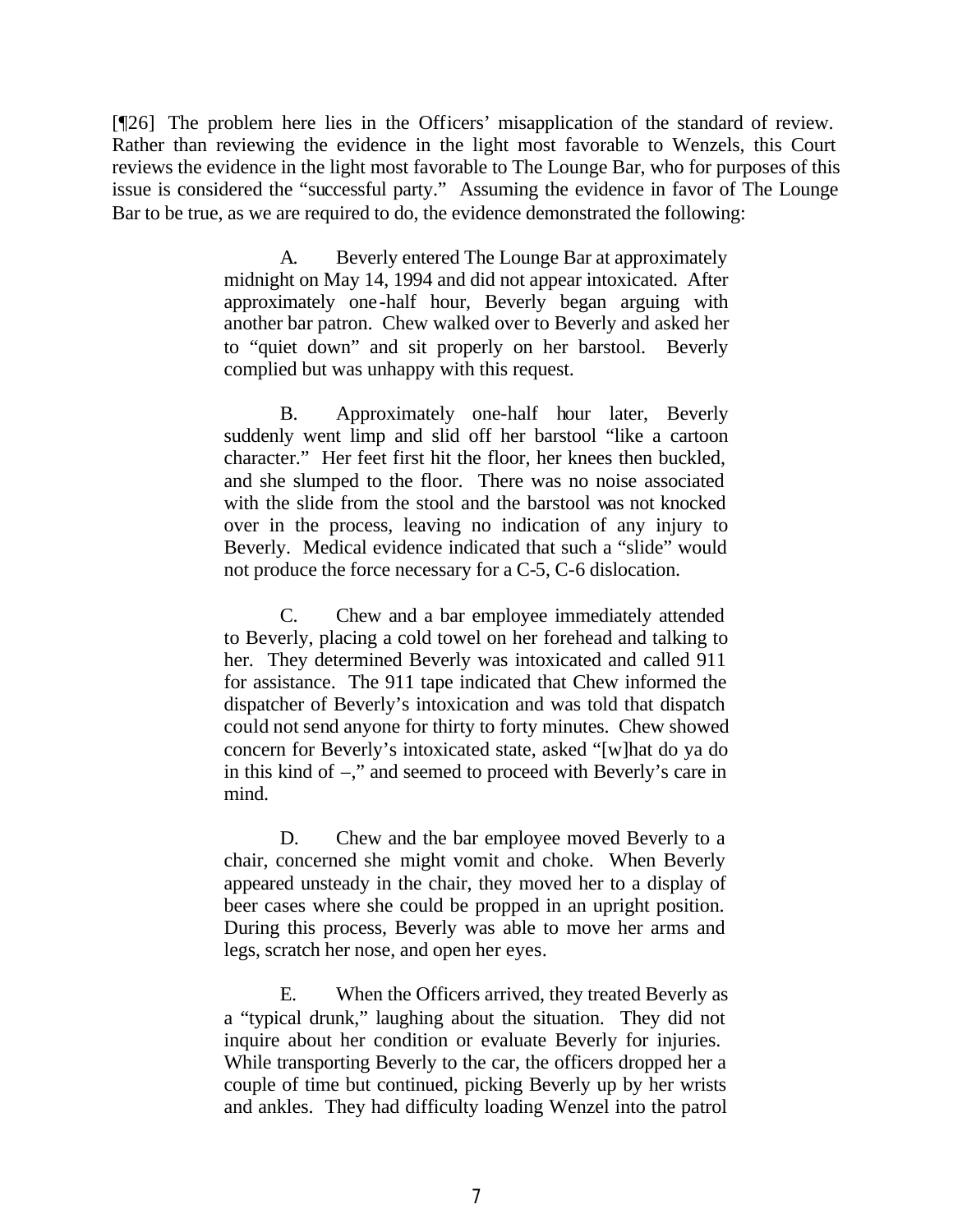car, resulting in the car door being slammed on her head and bouncing back open. Within minutes of arriving at the hospital, Beverly was complaining of neck pain for the first time. Medical evidence demonstrated that the impact from the patrol car door slamming on Beverly's head was the only incident of sufficient force to cause the injury Beverly received.

[¶27] Having reviewed the evidence in a light most favorable to The Lounge Bar, the Court concludes there clearly is sufficient evidence to justify a jury's finding that The Lounge Bar was not at fault for Beverly's injuries.

## **III. JURY INSTRUCTION NO. 24**

[¶28] Review of an allegedly improper jury instruction is well settled. W.R.C.P. 51(b) states in part:

> No party may assign as error the giving . . . [of] an instruction unless that party objects thereto before the jury retires to consider its verdict, stating distinctly the matter objected to and the grounds of his objection.

*See also City of Cheyenne v. Simpson*, 787 P.2d 580, 581 (Wyo. 1990). If no objection to a jury instruction is lodged, "this Court will review an alleged improper instruction only if plain error exists." *Simpson*, 787 P.2d at 582. The plain error doctrine permits this Court to address issues that were not brought to the attention of the trial court. *Carlson v. Carlson*, 888 P.2d 210, 213 (Wyo. 1995).

[¶29] If an objection properly is lodged, the appellate court reviews the instruction for error and prejudicial effect. *Vasquez v. Wal-Mart Stores, Inc.*, 913 P.2d 441, 443 (Wyo. 1996). In reviewing alleged errors in jury instructions, a finding of error alone is insufficient to reverse; prejudicial error must be found. *In the Matter of CH*, 783 P.2d 155, 159 (Wyo. 1989). Such error is never presumed and must, instead, be demonstrated by the party asserting error. *Vasquez,* 913 P.2d at 443; *McWilliams v. Wilhelm*, 893 P.2d 1147, 1148 (Wyo. 1995). To satisfy this burden, "there must be a reasonable possibility that, in the absence of error, the verdict might have been more favorable to a party, and the burden is on the appellant to show where the error is prejudicial." *In the Matter of CH*, 783 P.2d at 159.

[¶30] When generally examining the propriety of jury instructions, this Court reviews all instructions as a whole. "On review, this Court considers whether the instructions, taken as a whole, adequately and clearly advise the jury of the applicable law." *Kemper Architects, P.C. v. McFall, Konkel & Kimball Consulting Engineers, Inc.*, 843 P.2d 1178, 1182 (Wyo. 1992).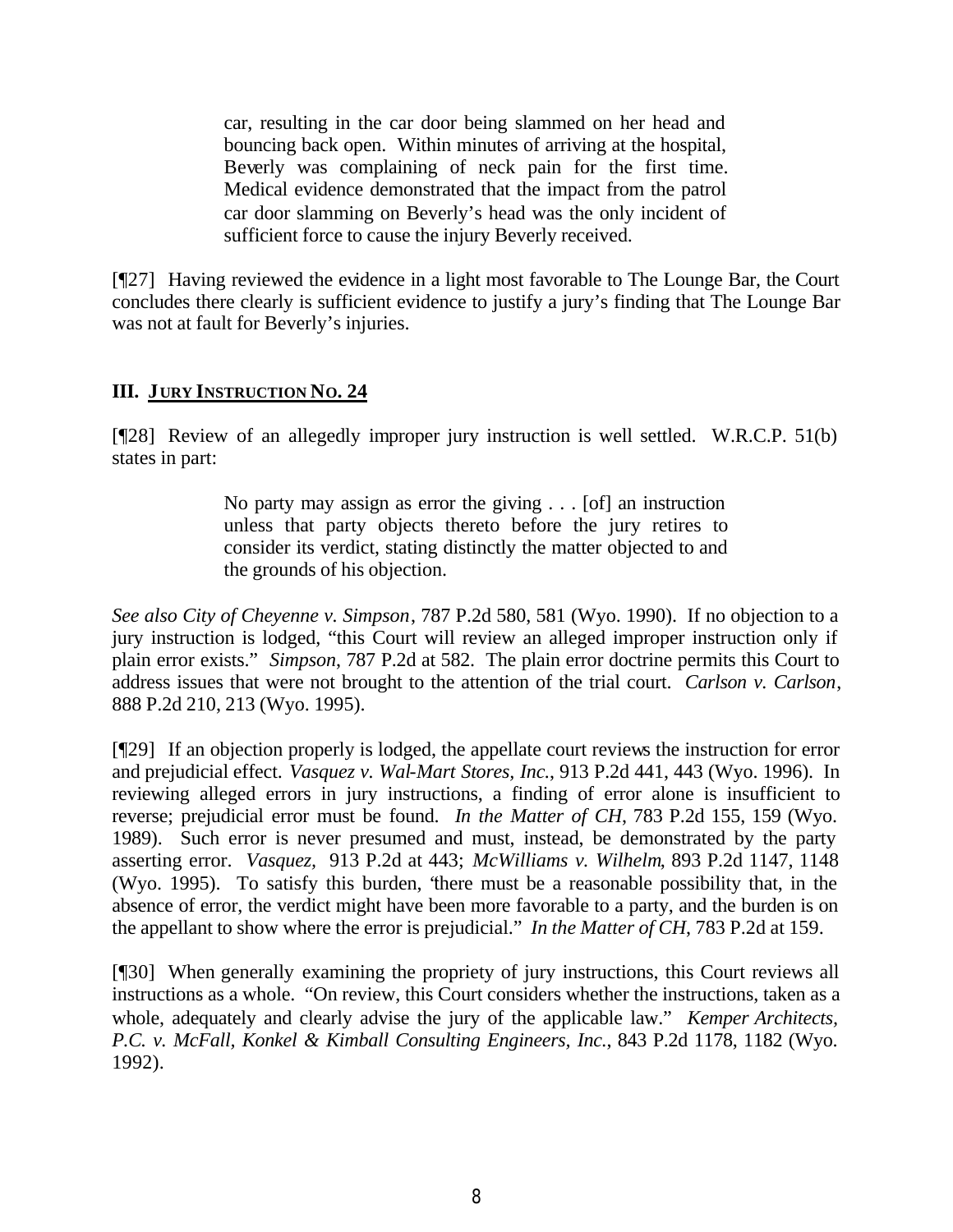We have said the function of jury instructions is to give the jury guidance regarding the law of the case. *Hursh Agency, Inc. v. Wigwam Homes, Inc.*, Wyo., 664 P.2d 27 (1983). The trial court is not obligated to give an instruction offered by a party as long as the jury is adequately instructed on the law as it pertains to that case. *Matter of MLM*, Wyo., 682 P.2d 982 (1984). The trial court's ruling on an instruction will not constitute reversible error absent a showing of prejudice, and prejudice will not be said to result unless it is demonstrated that the instruction confused or misled the jury with respect to the proper principles of law. *Cervelli v. Graves*, Wyo., 661 P.2d 1032 (1983).

*Sellers v. Dooley Oil Transport,* 2001 WY 44, ¶9, 22 P.3d 207, ¶9 (Wyo. 2001) (quoting *DeJulio v. Foster*, 715 P.2d 182, 186 (Wyo. 1986)). In past decisions, this Court has applied a five-factor test in measuring the degree of error that may be considered prejudicial. Those factors are:

> (1) [t]he extent to which there is conflict in the evidence on critical issues;

> (2) whether or not the . . . argument to the jury may have contributed to the instruction's misleading effect;

> (3) whether or not the jury requested a re-reading of the erroneous instruction or of related evidence;

- (4) the closeness of the jury's verdict; and
- (5) the effect of other instructions in curing the error.

*Simpson*, 787 P.2d at 581-82.

[¶31] We note at the outset that the Officers did not object to Instruction No. 24 at trial as required by W.R.C.P. 51(b). As a result, The Lounge Bar argues a plain error standard must now apply. However, Wenzels objected to Instruction No. 24 at trial, and they challenge the instruction now. The purpose of W.R.C.P. 51's requirement for objection is to inform the trial court of the nature and specific grounds of error in the instruction so that court can reconsider it and make any necessary modifications so as to avoid the error. *Davis v. Consolidated Oil & Gas, Inc.*, 802 P.2d 840, 843 (Wyo. 1990). We continue to adhere to the maxim, "if the trial judge is fully informed of the specific grounds of [the] objection . . . , there is no need for repetition." *Edwards v. Harris*, 397 P.2d 87, 93 (Wyo. 1964). Where, as here, the alleged error was brought to the attention of the trial court by one party, there was no need for additional parties also to object in order to satisfy W.R.C.P. 51's requirements. Thus, we shall consider any alleged error for prejudicial effect alone rather than plain error, despite the Officers' failure to lodge a separate objection at trial.

[¶32] The parties dispute the propriety of Instruction No. 24, which stated: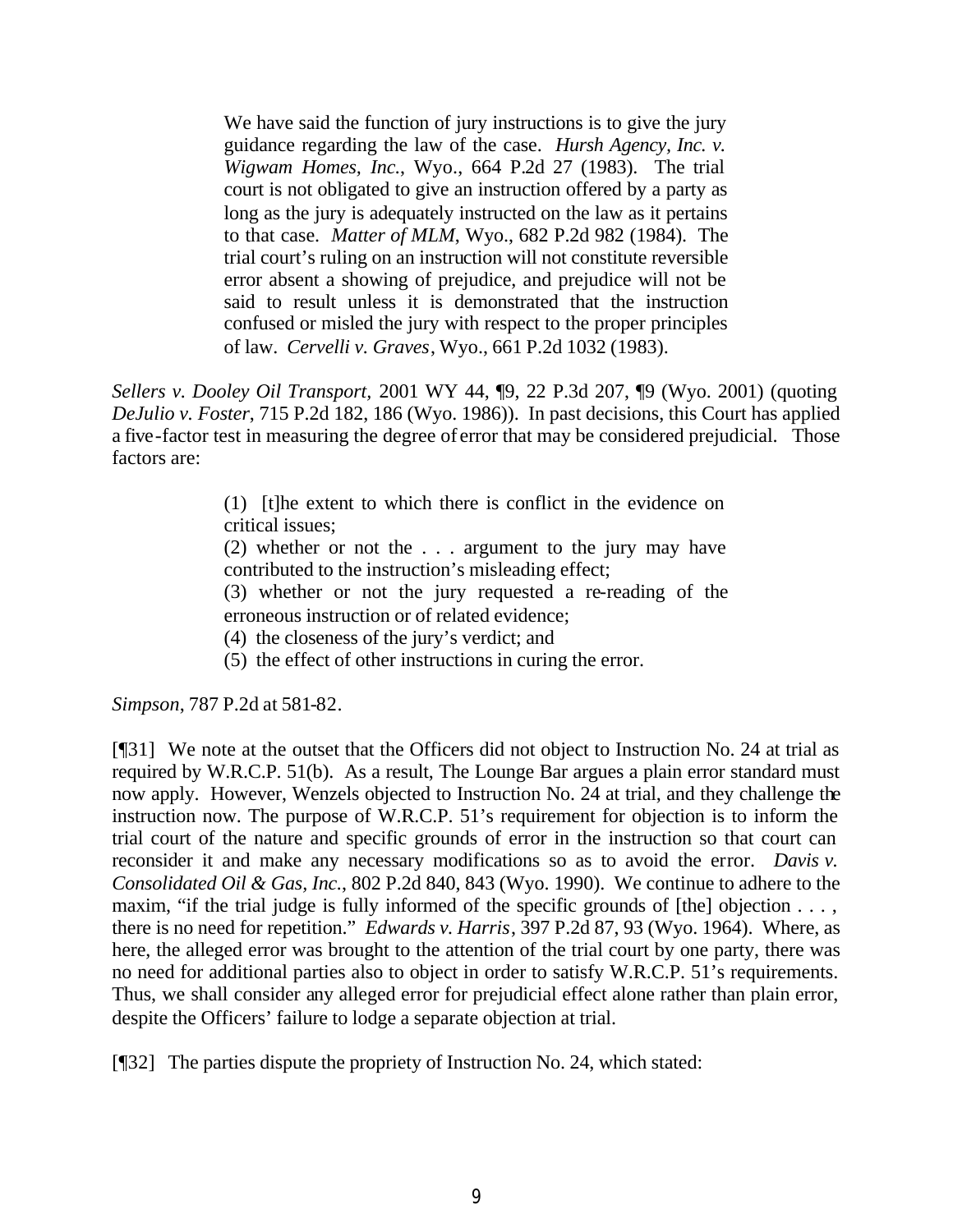No [p]erson who has legally provided alcoholic liquor or malt beverage to any other person is liable for damages caused by the intoxication of the other person.

This instruction is a verbatim recitation of Wyo. Stat. Ann. § 12-8-301(a) (LexisNexis 2001), Wyoming's dram shop statute. As such, the instruction is a correct statement of general Wyoming law. However, Wenzels assert that the giving of Instruction No. 24 was prejudicial because, placing Instruction No. 24 in context with the parties' claims and with the other jury instructions, Instruction No. 24 was unnecessary. They argue it did not address any issues to be determined by the jury at trial, was inappropriately cumulative of other jury instructions indicating an intoxicated person was held to the same standard as a sober person, and was confusing as it stood in conflict with other jury instructions.

[¶33] Applying this Court's previously stated five-factor test for prejudice, first, the evidence presented at trial on critical issues was at conflict in many respects. The evidence of Beverly's intoxication varied in great degree. Although the parties agreed Beverly was extremely intoxicated at the time of her fall, few other facts were undisputed.

[¶34] Whether or not Beverly was intoxicated when she entered The Lounge Bar and, if so, the degree of that intoxication were important issues at trial. However, issues concerning the alleged negligent serving of alcohol had been dismissed earlier in the proceedings, and it was important that the jury understand, particularly in light of ongoing comments by counsel noted below, that liability could not be assigned to The Lounge Bar on that basis. While there was a clear conflict in the evidence, that is not determinative here.

[¶35] Second, arguments to the jury did not contribute to Instruction No. 24's misleading effect. Quite the contrary was true. Despite the fact that the "negligent serving" claim had been dismissed, Wenzels' and the Officers' counsel continued to make remarks during the trial that suggested The Lounge Bar may be liable for negligent serving of alcohol. For example, in her opening statement, one of Wenzels' attorneys stated: "This case is about the responsibility of bar owners in our community who serve alcohol for profit . . . ." The Lounge Bar's counsel objected to ongoing references to the negligent serving issue, but to little avail. For example, Wenzels' counsel asked Chew, the owner of The Lounge Bar:

> Now, speaking of those policies, is it – is it your belief, Mr. Chew, that it would be an unreasonable thing to do to serve more alcohol to a highly intoxicated person? … [a]nd that is because somebody that's already intoxicated can be a danger to themselves or others; isn't that also true?

Again, counsel for The Lounge Bar objected. This sort of incident occurred frequently throughout the course of the trial.

[¶36] It is clear that the trial court allowed Instruction No. 24, in large part, because of the continued improper references to the negligent serving of alcohol that peppered the trial.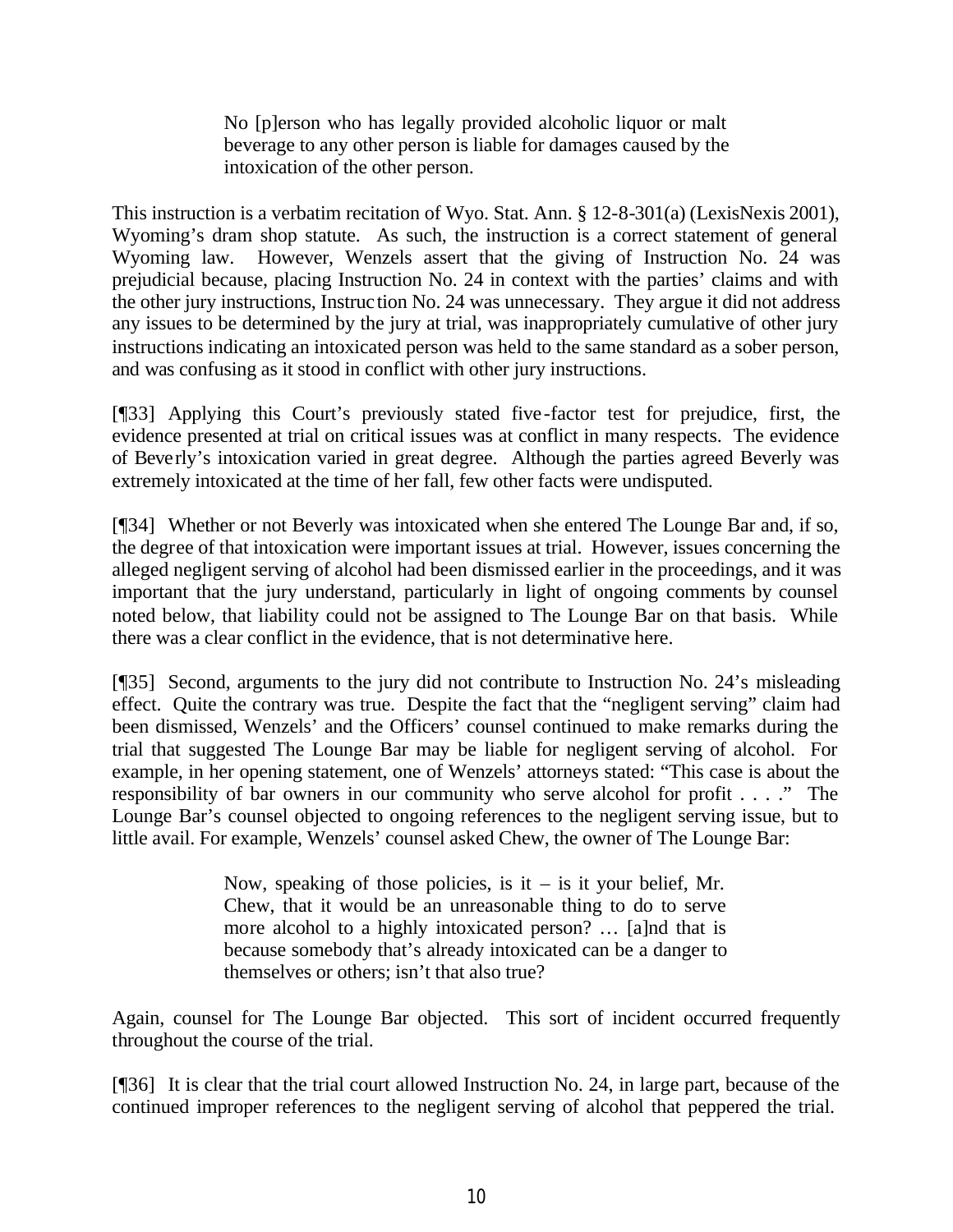Had the court not allowed the instruction, the jury may very well have mistakenly believed they could attribute liability to The Lounge Bar based on negligent serving.

[¶37] On the other hand, counsel were careful not to misconstrue dram shop immunity in closing arguments. The Lounge Bar's counsel stated (emphasis added):

> On the percentage of fault of who is at fault, don't be confused by the fact that just because Wenzel walked into Mr. Chew's establishment, that he automatically becomes at fault for what happens there. He is an ordinary human being, and *he is to exercise reasonable care*, and he did just that in all of his actions. He took this seriously, he was concerned, and he acted responsibly.

Counsel for Wenzel stated:

Now, I'm not trying to suggest to you that the bar is liable for serving Beverly Wenzel alcohol, because that's not the law in this case. If you look at Instruction Number 24 . . . that instruction says that a person who has legally provided alcoholic beverages to another person is not liable for damages caused by the intoxication of that person. . . . [T]he language in this statute clearly indicates that The Lounge is responsible for injuries it caused Beverly Wenzel. And her damages that night weren't caused because she was intoxicated. They were caused because Cliff Chew moved her and failed to report her injuries . . . .

[¶38] It is apparent that closing argument did not mislead the jury regarding the application of the dram shop instruction. Neither did The Lounge Bar's counsel mislead the jury into believing the dram shop statute precluded all liability on its part. Indeed, counsel clearly indicated that The Lounge Bar could be held to a "reasonable care" standard.

[¶39] Third, the jury did not request a re-reading of Instruction No. 24 or any related evidence. Fourth, there is no indication of the "closeness" of the jury's verdict other than any inferences that may be drawn from the fact that the jury deliberated for approximately four hours and fifty minutes, beginning at 11:30 a.m. and ending at 4:20 p.m. They found a substantial amount of damages (\$2.5 million), although less than what Wenzels had requested. They also found Beverly to be as much at fault as possible while still affording her a recovery (50%) and allocated the remaining liability among the parties.

[¶40] Finally, we consider the effect of other instructions in curing the error. Instruction No. 2, Wenzels' contention instruction, detailed their claims against The Lounge Bar and alleged negligence:

(1) for ignoring Beverly Wenzel's intoxicated state;